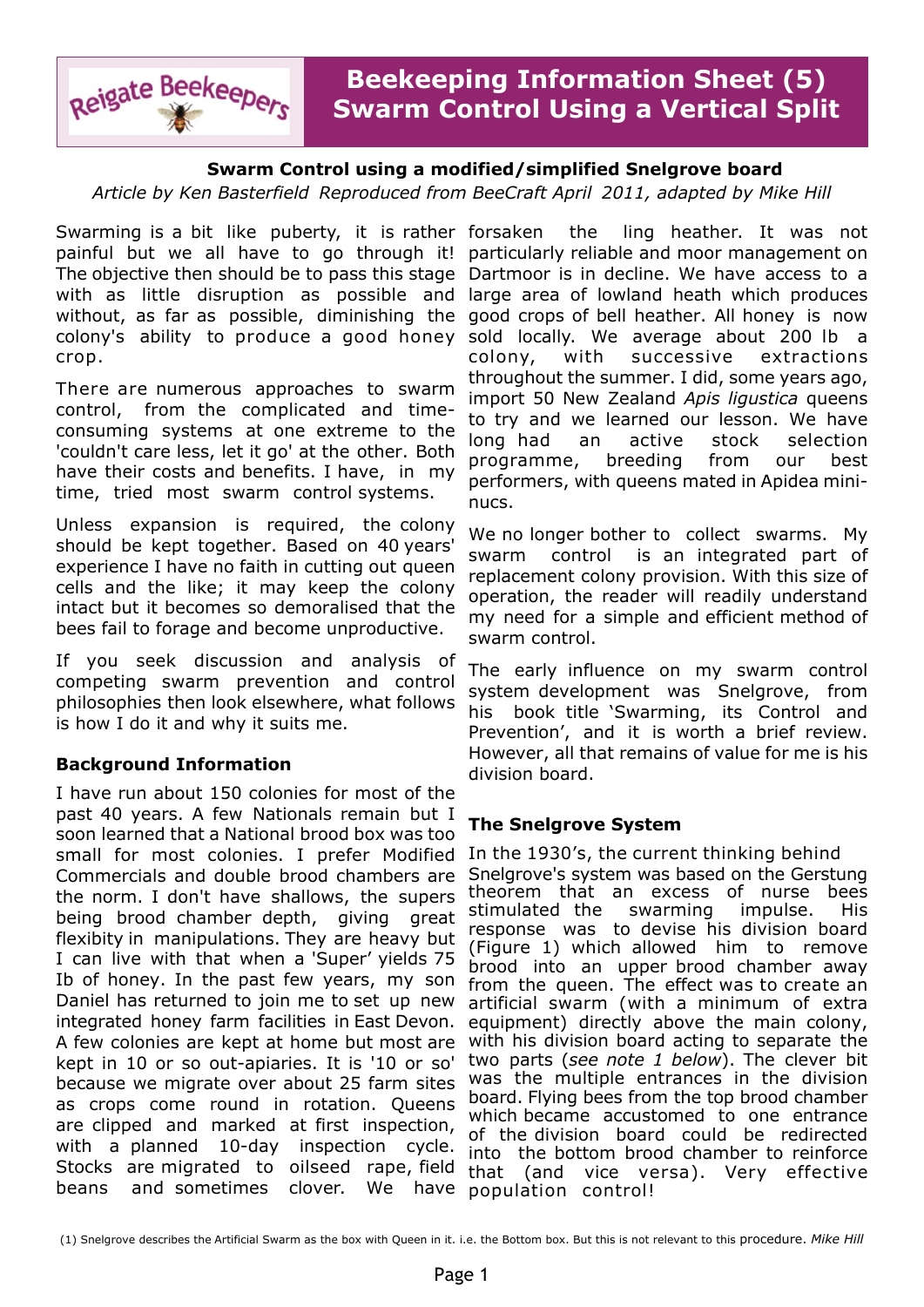

for the changing of invite you to try it. entrances so that only when brood had emerged and the bees had developed beyond the 'nursing age' and into for a gers were they allowed back

into the lower and queenright brood box by means of the selectable entrance doors in the board. We now know that there is no such rigid relationship between the age of a bee and its function in the hive. Whatever flaws there may have been in the underlying theory for Snelgrove, we should all be thankful for his division board. It allows us to control the population of a swarming colony without the catastrophic population reduction of the loss of a swarm.

## **Current Thinking**

A colony that is preparing to swarm can late as the third normally be deterred from doing so by week of May can be reunited well before the removing much of the brood and most main flow in early July. However, the of the flying bees temporarily. technique is equally applicable to large Depopulation. Sounds obvious! The effect is colonies that you think might try to swarm not just transient, it appears to change the even though they may not be currently colony's 'mind' about swarming, much in the attempting to do so. In this case you may way that the onset of a strong nectar flow both deter swarming and reunite with a can. Hence the common current practices of young queen at your leisure. shook and artificial swarming along with the abstraction of nuclei. However, these techniques require considerable extra equipment. To be able to do this with only It should be noted that the diagrams in Figures a board and an extra brood box makes for 3 to 6 are drawn to a constant orientation. efficient beekeeping. A simpler derivative of To appreciate this will help with the



methods. It entrances

requires the separating of the colony, the opposite direction, in this case, north. Half temporarily, into a queenright portion at the the brood frames are carefully transferred, bottom with a queen less portion above. The with their adhering bees, into the spare brood queenless portion will, in due course, raise box (later to be the top brood box), leaving

Following Gerstung, Snelgrove had a quite its own new queen and the whole lot can then rigid system of timing be reunited or split if expansion is required. I

## **Timing**

It takes about four weeks to get a laying queen from the date of the division. I use the board only on colonies that show definite signs of s w a r m preparation during the normal course of hive inspections. Since I clip my queens, this gives me plenty of time before a swarm departs. The

timing is therefore determined by the bees and we have to judge whether there is time to reunite before the target flow or otherwise to use the new colony for expansion or replacement. A colony swarming as



## **The Swarm Control Technique in Practice**

S n e l g r o v e 's understanding of the manipulations. I have board is the basis of chosen an initial north/south simply to help my swarm control clarify the explanation. In practice, it doesn't shown in Figure 2. manipulations appropriate to your initial hive Notice that it has orientation. What is important is where the only two closable bees are used to finding the entrance to that opposite surfaces manipulations. The floorboard entrance is and sides to each nominally facing south. The hive is stripped other. It is very down to a single brood chamber. This brood easily made from chamber and floor board is now rotated an ordinary crown board. Using the board through 180° so the entrance now points in is have to be such, merely superimpose the on hive. Figure 3 shows the hive at the start of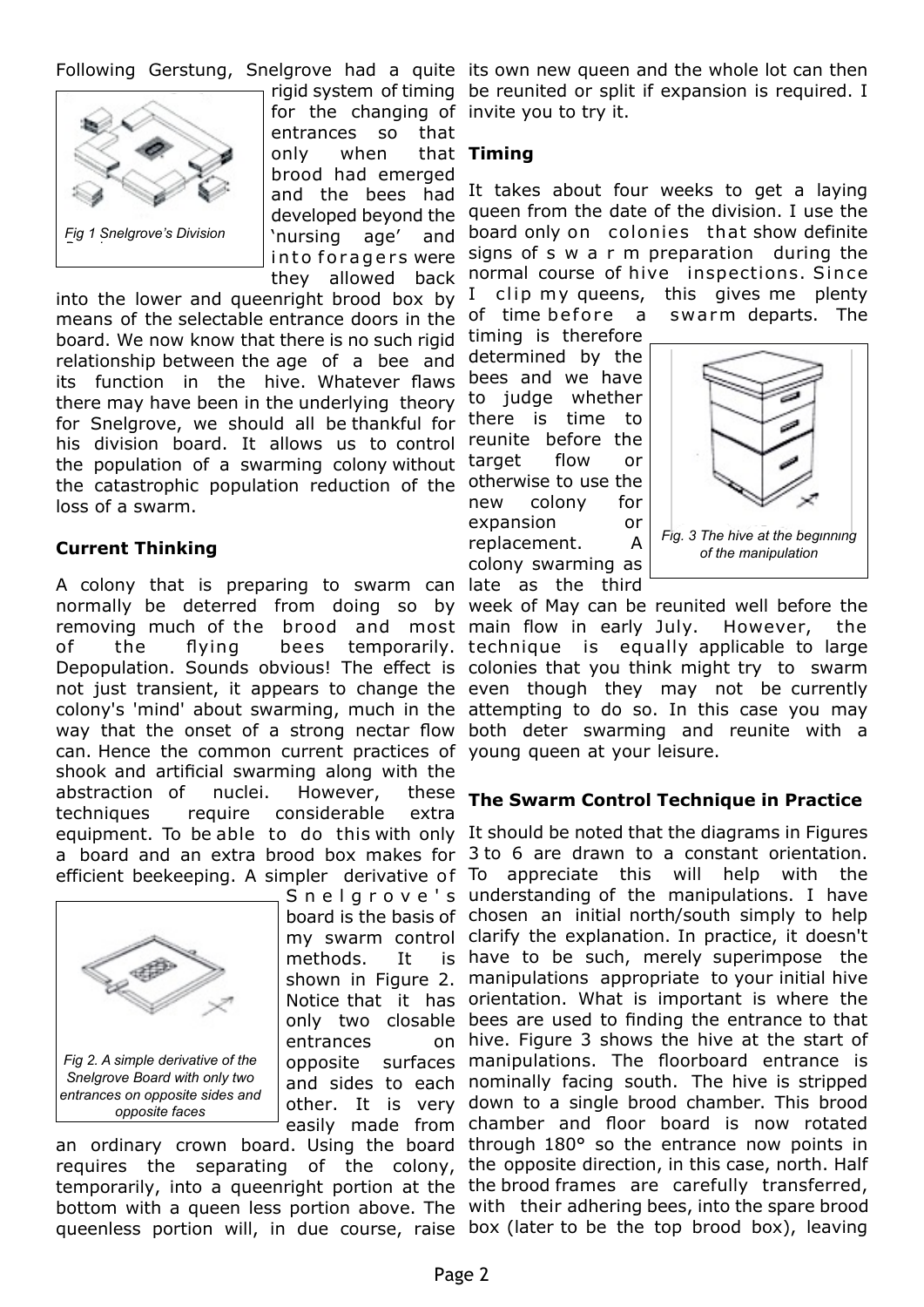the queen behind in the bottom brood box **Two Separate Colonies** and any queen cells left there destroyed . The brood frames containing stores are shared



out so that the bottom box gets the larger proportion, for these bees are going to lose the foragers (and income) to the top box.

The proportion of young- to-sealed brood in both boxes should be roughly the

same. It is not critical.

Only one good, open queen cell should remain in the spare box. You are looking to leave a nice fat, well-provisioned queen larva there. Mark the frame with a drawing pin.

Young worker brood should be positioned close by. Both brood boxes are then filled with spare combs. If we started with a two brood box colony, the combs are just shared out as above. If you started with a colony that had not yet raised swarm cells, ensure that there are young larvae in the top box from which the bees can raise emergency queen cells.

The division board should have wire gauze on



both sides of the Porter escape hole t o minimise communication through the hole. This is not critical and a single gauze will do at a pinch.

brood

the upper entrance with it facing south as in emergency queen cells. Figure 4. The spare brood box is now placed on top of the division board, with the queen If it concerns you, go in again five days after excluder on top of that, as in Figure 5. The the split (and before the seventh day when supers are replaced on top of this queen your chosen queen will be emerging) and knock excluder followed by the crownboard and roof. down any emergency queen cells. Be careful

Now stand back and think what we have got? Two separate colonies on the same stand - a vertical split!. The bottom one with the queen is heavily depopulated and without flying bees. It will give up further swarm preparations and the queen will be brought back into lay. Its entrance now faces north and it will lose its current foraging force which are used to a southerly entrance. As new foragers emerge in subsequent days they will, of course, orientate to this new north entrance. The top colony has no queen but does have one good queen cell from which to raise a queen in due course. It also has the flying bees since these bees on returning to the hive to where they expect the entrance to be on the hive, don't find it. Bees will search much more easily upwards than they ever will sideways round the hive and, in going upwards, they enter the top colony to reinforce it. Any income is therefore going into the top and it is on here that we replace the supers, as in Figure 5.

NB. If you use Modified National boxes, use them 'warm way' otherwise the end indents and box top rails act as a barrier to bees searching and travelling upwards. Present



them with the flat side where you need them to walk up. The whole process is a one-off operation and takes no more than 15 minutes.

### **After Swarms**

The division It might be thought that the queenless board is placed top colony might still attempt to swarm when onto the bottom its virgin queen emerges. Indeed, closing the lower be raised in addition to the one swarm cell that entrance of the was left. My experience is that they normally board and opening don't swarm even when left with the box, emergency queen cells will more than likely

not to damage your chosen one.